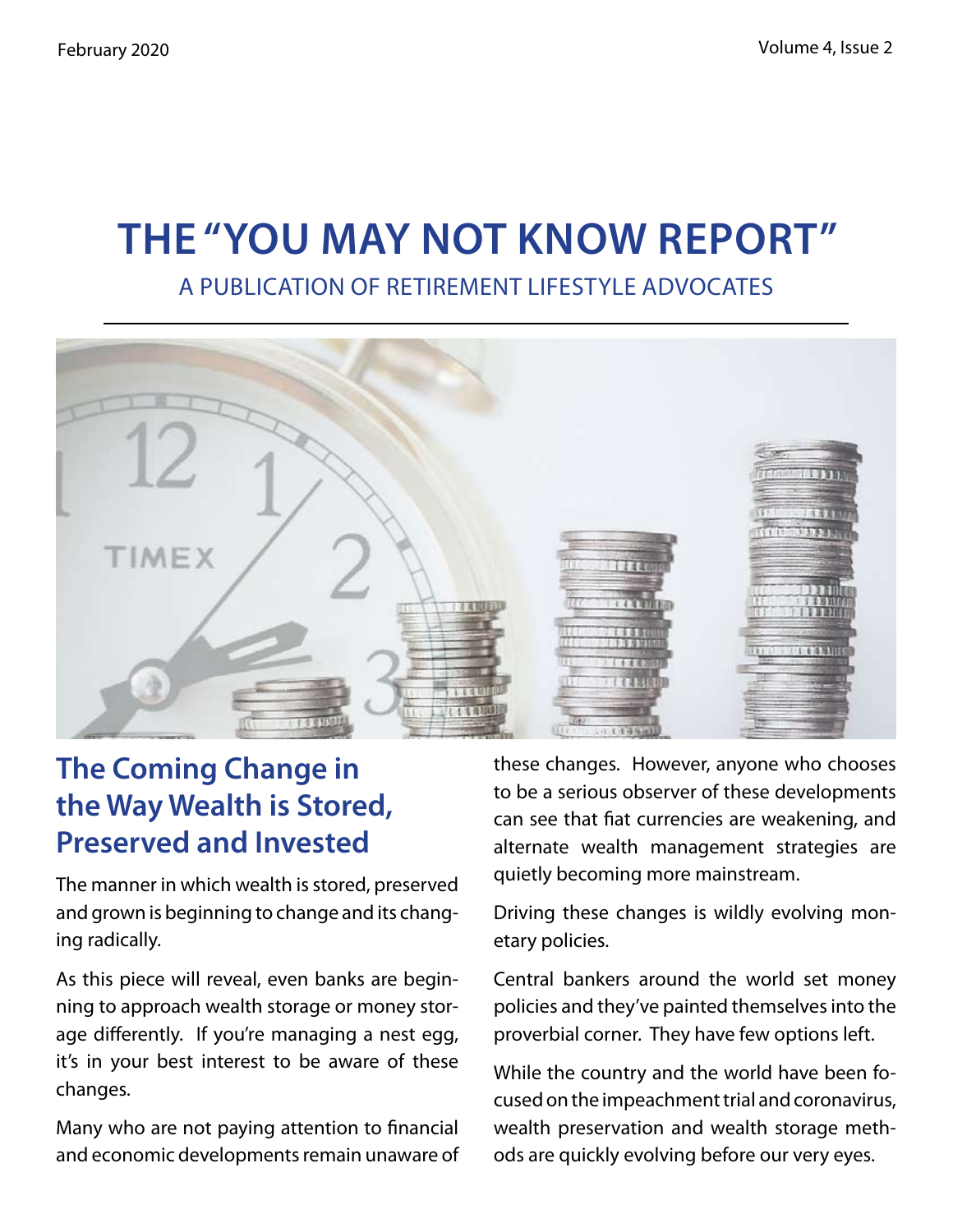First, some background.

After the financial crisis, central banks resorted to printing money after reducing interest rates to zero failed to produce the desired result of another boom cycle.

In the fractional reserve banking system under which we operate, as money moves from one bank to another, money is created.

#### Here's an example.

You deposit \$100,000 in your bank. Under the current reserving rules, your banker must reserve \$10,000 and can loan out the other \$90,000. In other words, money is created as money is loaned.

If money is moving fast and the velocity of money is high, more money is created. The \$90,000 that your banker loaned to a home buyer was paid to the home seller who deposited the \$90,000 in her bank. That banker reserved \$9,000 and loaned out \$81,000.

By reducing interest rates, borrowing becomes more attractive, borrowing activity increases and more money is loaned into existence. After the financial crisis, due to the level of private sector debt that existed, borrowing did not pick up despite interest rates of nearly 0%.

So, the Federal Reserve embarked on a path of "quantitative easing" or money printing. Since money was not being loaned into existence because private sector debt levels were too high and consumers weren't borrowing money, the Federal Reserve decided to just print it.

Whenever you hear or read that the Fed is expanding its balance sheet, it simply means the Fed is printing money.

Initially, money printing creates the illusion of prosperity. In many areas of the economy today, this prosperity illusion exists. But, in other



parts of the world, new and even crazier monetary experiments are being executed because the prosperity illusion has worn off.

In much of the world, bonds now have negative yields. A negative yielding bond gives you back less than you invested at maturity.

This Negative Interest Rate Policy, or NIRP as it's known by, is changing the dynamics of wealth storage, preservation and growth. This from "Zero Hedge"1 (emphasis added):

*In the era of NIRP, "cashless societies" like Sweden are at a clear disadvantage. When banks are charging wealthy customers additional fees for storing their cash on deposit, the option to transition a chunk of one's fortune to cash suddenly makes sense. And as Bloomberg reported2 Friday, this phenomenon hasn't been lost on German banks.*

*To help them keep as little money in reserve accounts as possible, banks in Germany are reportedly stuffing vaults with euro banknotes to keep them handy for cus-*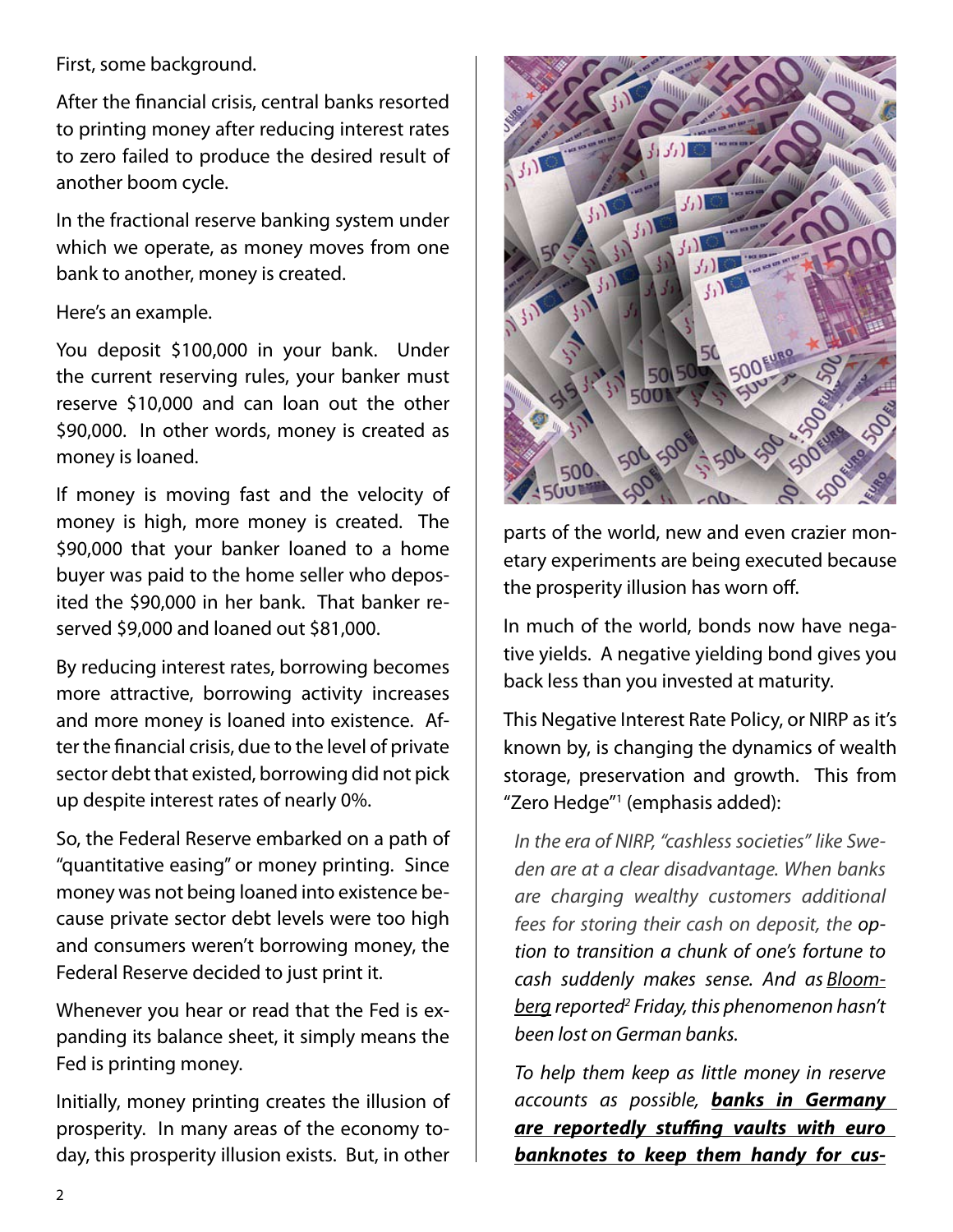*tomers (and avoid the additional NIRP tax on deposits). Some banks have hoarded so much cash that they're running out of room and are searching for more storage. This behavior has been going on for years, practically since Draghi introduced negative rates almost six years ago.*

*But the trend has gotten so out of hand German banks are running out of space to stash the notes.*

*The physical cash holdings of German banks rose to a record 43.4 billion euros (\$48 billion) in December, according to Bundesbank data published on Friday. That's almost triple the amount at the end of May 2014, the month before the European Central Bank started charging for deposits and raising the pressure on Germany's already beleaguered banks.*

*By the end of last year, German banks were holding a record amount of physical cash.*

Andreas Schultz, who runs a German savings bank had this to say, *"These days it's better to keep funds in cash rather than park them at the ECB. That's despite the risk, insurance costs and logistical hassle involved. It's a ludicrous demonstration of the consequences of the ECB's interestrate policy."*

Frank Schaeffler, a member of the German Parliament commented, *"This is just the beginning. If it continues, we'll see a boom for vault makers and security companies."*

It would not be surprising to see negative interest rates become a worldwide phenomenon. If that happens, consumers and banks alike will look for alternative ways to store and grow wealth, likely outside the banking system. But as noted above, even banks are changing their behavior.

Former Federal reserve Board Chair Alan

Greenspan stated fairly recently that it was his view that US interest rates could go negative. In a CNBC interview<sup>3</sup>, Mr. Greenspan said, "You're seeing it pretty much throughout the world. It's only a matter of time before it's more in the United States.

Demand for secure storage and alternate assets is exploding in Europe.

Markus Weiss, managing director at Degussa Goldhandel which sells gold and offers clients space to store their valuables said, "We're seeing increased demand for our safe deposit boxes, frequently for storing cash. That high demand has lasted for months now and we're continuously expanding our capacities."

Looking ahead to the next monetary experiment, it's quite possible that we will see helicopter money. While no one knows for sure, the advent of helicopter money could likely be the last money experiment before the reset.

Helicopter money was once proposed by former Federal Reserve Chair, Ben Bernanke, earning him the moniker "Helicopter Ben".

Helicopter money is money that is printed but rather than using the newly printed money to buy assets from banks, it is distributed directly to the public. It could come in the form of a direct bank account deposit or a tax credit.

Treasury Secretary, Steve Mnuchin recently stated that the administration is working on tax cuts for the middle class. A CNN article<sup>4</sup> quoted Mr. Mnuchin, *"They'll be tax cuts for the middle class, and we'll also be looking at other incentives to stimulate economic growth."*

Helicopter money may indeed be on the way.

That will mean the way wealth is stored will continue to evolve. When doing your planning for 2020, think tangible for some of your assets.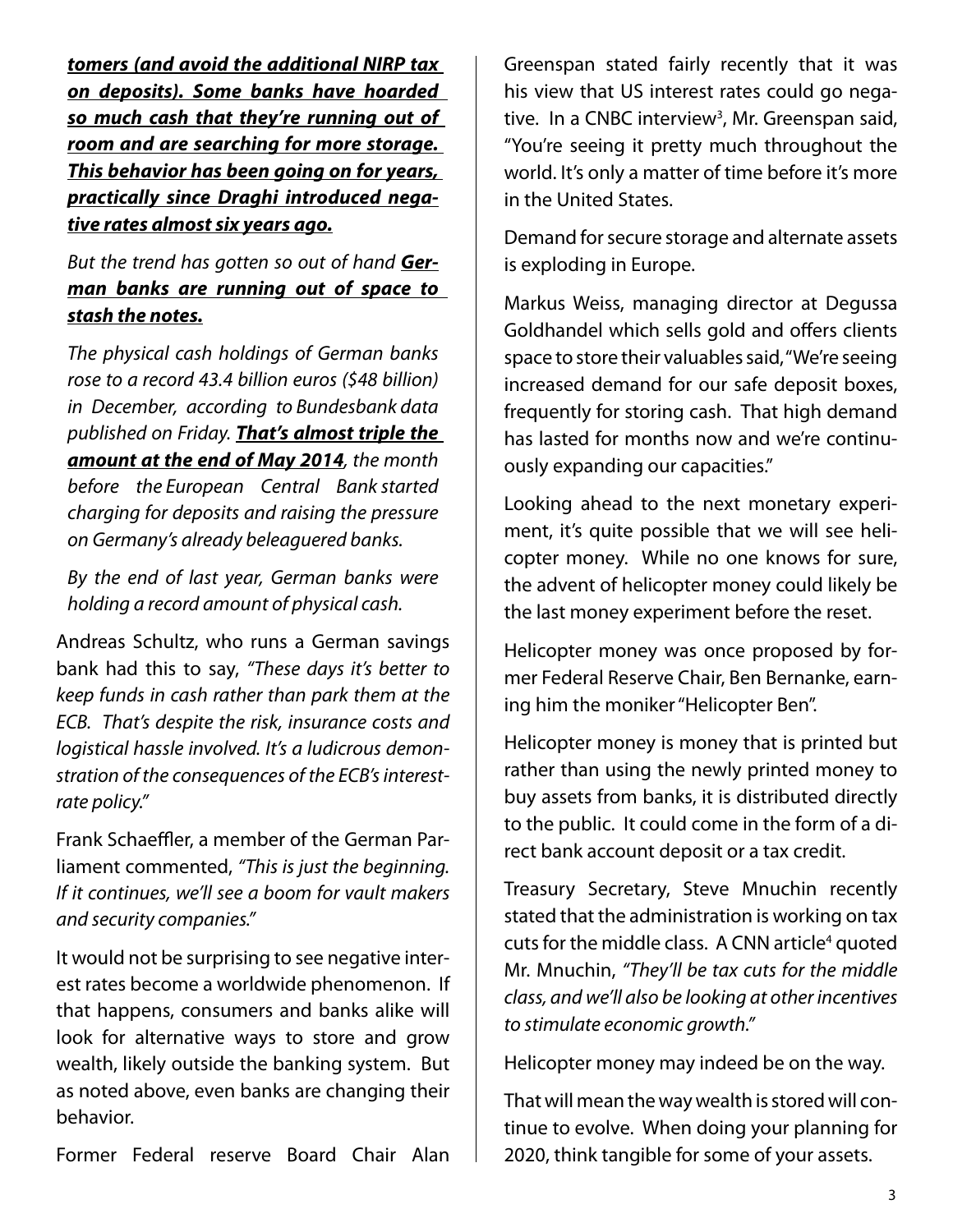# David McAlvaney: Three Questions

Recently, on Retirement Lifestyle Advocates Radio, Host, Dennis Tubbergen interviewed Mr. David McAlvaney. David is CEO of the McAlvany Financial Companies – International Collectors Associates and McAlvany Wealth Management. He is a featured speaker on national television programs including CNBC, Fox News, Fox Business News, and Bloomberg; many radio programs, such as this one and is also an often a keynote speaker at financial seminars around the world.

**Dennis***: "So David, let's just jump in a minute if we could and just get your take on the current state of the economy and then we'll jump into fed policy. But give us your assessment of where we are."* 

**David***: "Well, for the last couple of years, the US economy has been the standout on the global* 

*scene as we've seen growth trends declining in China to now 30-year lows in terms of their growth rate. We've seen that impact a lot of the emerging markets very negatively. Of course, the trade issues that we've had with China have sort of exacerbated that trend. And so if you're doing sort of a relative comparison, we've been the best looking less than 2% growth, not all that stellar, particularly if you look at the trillions of dollars that had been pumped into the system by the central bank, not only the fed, but other central banks around the world probably should have expected and should have seen more economic activity and growth over the last decade and certainly over the last year or so. But I'd have to say the economy is not in terrible shape.* 

*Now the financial markets I would describe as*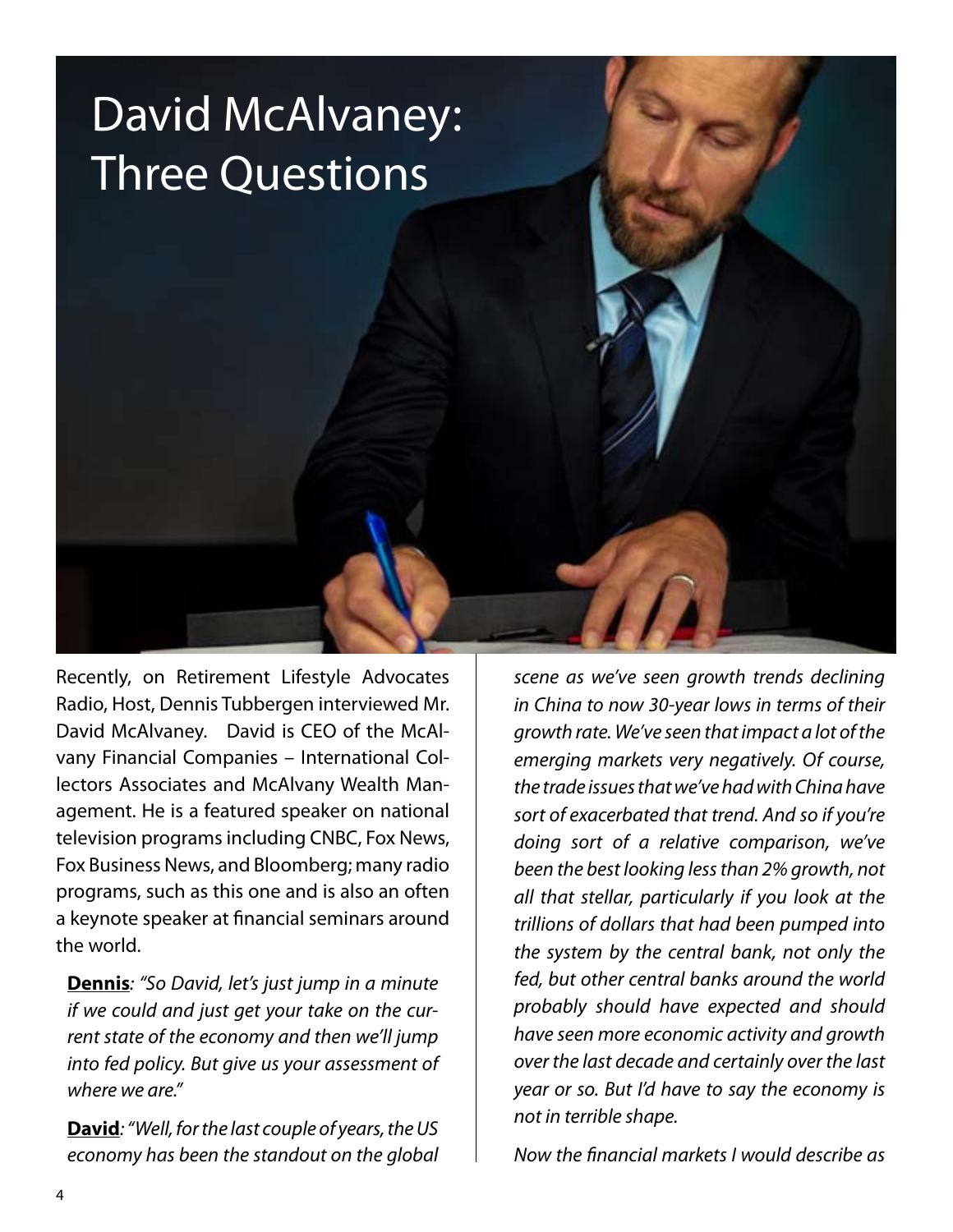*incredibly frail. So, we're kind of talking about two different things. The economy can rollover at any point, but today it's not all that bad. The financial markets we do believe are on a very precarious perch indeed."*

**Dennis***: "Well, let's break that down a minute and let's just talk about the financial markets. Stocks at this point, I think we could all agree are extremely overvalued relative to historical average valuations. How much higher do you think they can go?"* 

**David***: "Well it's a little bit like asking how much crazy can crazy get. And if you've ever known someone who is a little bit off their rocker, behavior can sometimes surprise you. So that is what we're dealing with in the stock market is its behavior and its individuals who are very enthusiastic, and momentum has been on the side of the bulls here for some time. But I think one of the things we see is sort of peak complacency. When you look at sort of measures of risk within the markets on a daily, weekly basis we're looking at, credit default swaps spreads and various things that would indicate if there's real concern about, a group like Goldman Sachs or Deutsche Bank or JP Morgan. We want to see how people are betting on their long-term stability. And we're right now, Dennis, at the same levels we were in 2007. People are fat and happy.* 

*People are absolutely, and this is not just a consequence of being sort of post-Christmas and everybody's got sort of a food hangover coma. Everyone is enthusiastic about the stock markets and everyone thinks that 2020 is going to be just as good as 2019 if not better. At least that's how the internals of the market are set up. So, we would look at that as peak complacency. If you recall 2007, was again as good as it got just prior to the major collapse* 

*there, 2008 and 2009. So looking at the sentiment indicators, boy, I think there's a lot that we can look at. Just here even in the last few days we've had the fear and greed index hit 97% greed highest ever, and it's been sitting above 90% for a number of days. And if you're looking at the bull bear differentials, we're also at a level that would imply again sort of peak complacency."* 

**Dennis***: "David, when you talk about the market and I've had different guests on the program that have different perspectives, but I think they all agree that to some extent and maybe varying all the way up to a very large extent, fed policy has really been driving the market. In other words, when you create money, it's got to go somewhere, and stocks seem to have been the beneficiary. To what extent would you agree or disagree with that?"* 

**David***: "I would completely agree with it. It's one of the reasons why my reaction or response to your first question dealt with sentiment more than it did fundamentals because I agree with you on fundamentals as well. We are overpriced and this is a very expensive market. Unfortunately, fundamental stopped mattering a number of years ago as central bank stepped in and basically said, (Mario) Draghi in 2011 said we'll do whatever it takes to hold up the markets and we've seen similar actions echoed by the bank of Japan, the bank of England and the federal reserve and their footprint in the marketplace has become the defining factor in asset prices being as inflated as they are.* 

So yes, fundamentals are very out of whack. And to your original point they can get even more out of whack because the central banks of the world have committed basically unlimited sums to the project of keeping it normal and kicking the can down the road."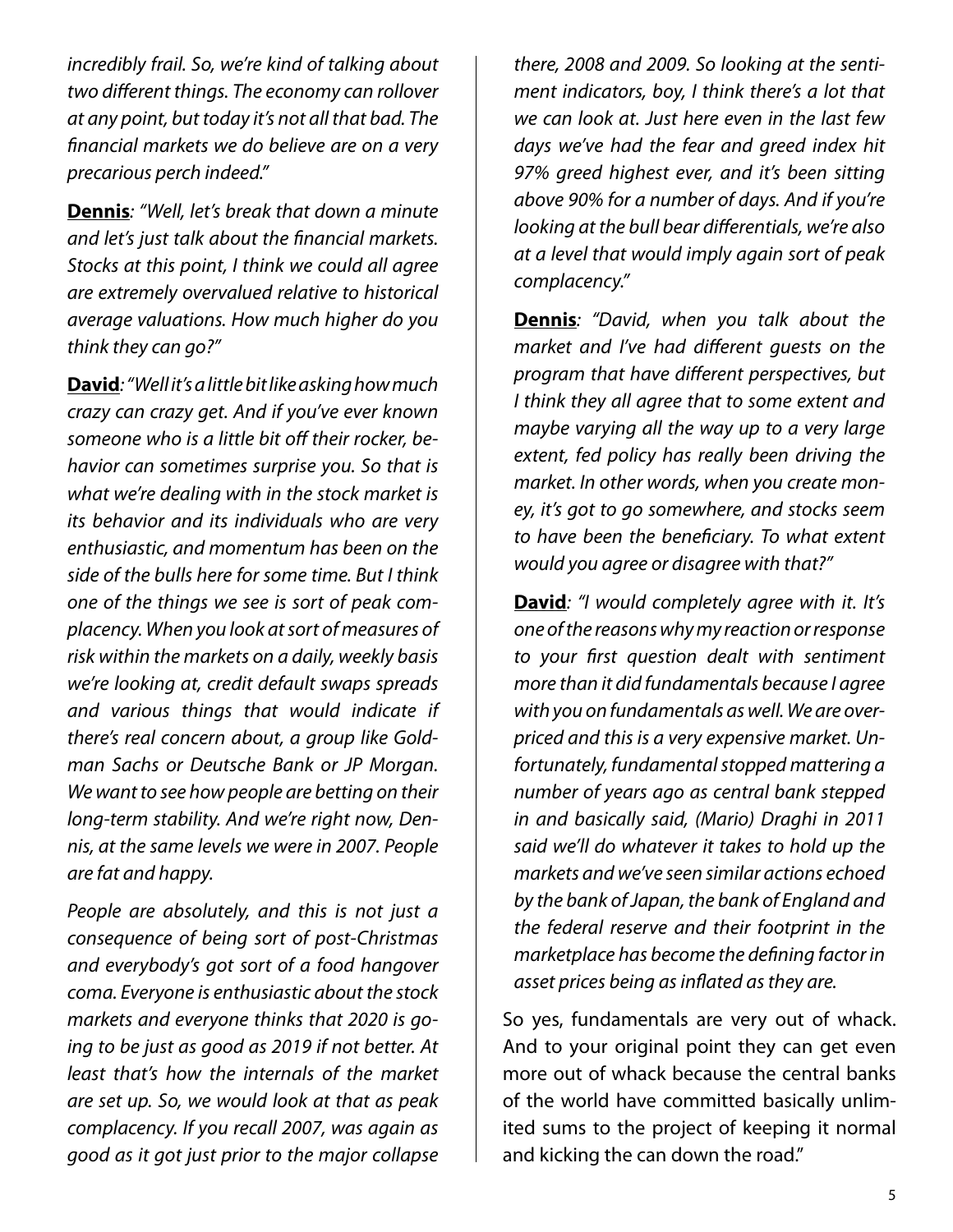

## **More on Helicopter Money**

 While Ben Bernanke is widely credited with inventing the term 'helicopter money', the term was originally used, at least in a round about way, by economist Milton Friedman.

Mr. Friedman, in a paper he published in 1969, used the parable of a helicopter flying over a community and dropping \$1,000 in money for citizens to gather and spend. His argument was that economic activity would increase as people spent the newly acquired money and inflation would rise.

Economist Richard Mawarire, from Zimbabwe, recently wrote an op-ed piece about the outcome of Zimbabwe's recent experiment with helicopter money. Here is a bit from his article<sup>5</sup> (emphasis added):

*Smarting out of a period of double digit growth between 2009 and 2013 which was also characterised by relative political stability, the country hit a bad patch at the end of 2013 into 2014. From double digit GDP growth rate, the economy grew by a meagre 2% at the close of 2013 and this was to deteriorate to 0.8% at the close of the year 2016.*

*On the inflation front the economy started experiencing decelerating inflation, with the annual inflation rate below 0% from 2014 right through to the year 2016. The period was also characterised by poor revenue performance on the Zimbabwe Stock Exchange's bluechip counters.*

*Faced with massive deflation any good student of Milton Friedman would have resorted to the helicopter economics handbook when faced with an economy that was now characterised by negative inflation and declining aggregate demand. This is exactly what the Reserve Bank of Zimbabwe prescribed through a massive project of issuing government paper to finance government programmes in an effort to boost aggregate demand.*

*In an effort to stir the economy out of a depression, the Reserve Bank of Zimbabwe increased broad money supply (M3) by 30% from \$4.77b to \$6.20b between 2015 and 2016.*

*True to the Helicopter economics rule book the economy responded by registering a massive jump in the GDP growth rate in the subsequent financial year from 0.8%*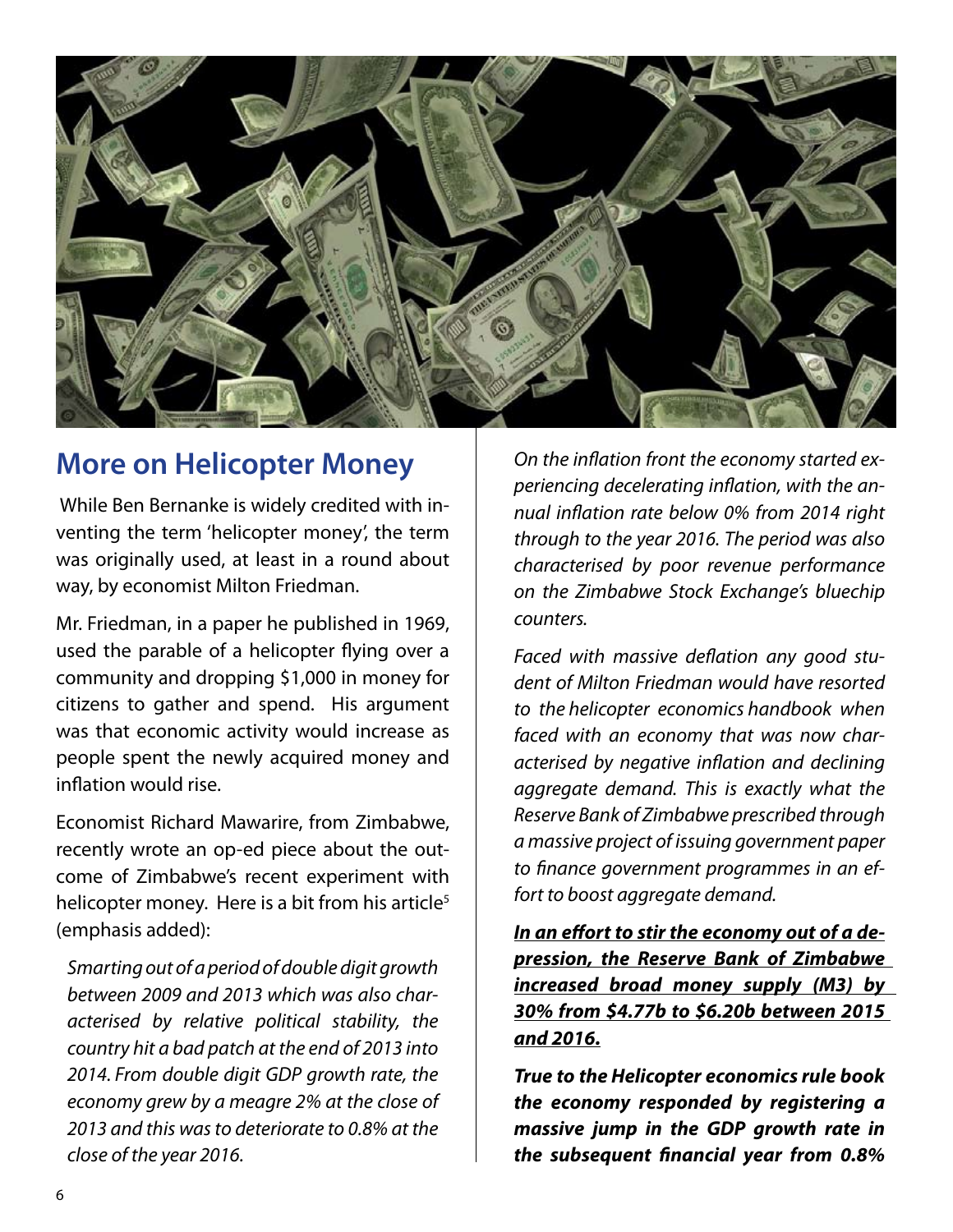*in 2016 to 4.7% at the end of 2017. However, despite the temporary success story, the situation created a new problem for the economy- exchange rate volatility and inflation headwinds!*

*Milton Friedman in his helicopter parable emphasises the fact that the helicopter money event "….is a unique event which will never be repeated." In other words, Central Banks should only resort to this method as a "catalyst" to taking the economy out of a situation of negative inflation and declining aggregate demand. However as depicted above, the authorities kept on increasing the rate of money supply growth against a background of a flat GDP growth rate. The disproportionate relationship between money supply and the GDP growth rate resulted in too much money chasing too few commodities and hence the inflationary pressures and exchange rate volatility witnessed at the end of 2016 into 2017 to date.*

*The exponential growth in money supply as depicted above continues to lead the economy into a continued period of inflation and exchange rate volatility. This is primarily due to the fact that the real sector of the economy is not growing at the same pace at which we are injecting new money into the economy and hence the proverbial "too much money chasing too few commodities" with the attendant effects on the exchange rate and inflation.*

Zimbabwe is repeating the same money printing mistakes of about 10 years ago. In 2009, after massive amounts of money printing, the country abandoned its currency in favor of the US Dollar and Euro.

Money printing always has consequences. It's when these consequences emerge that is difficult to determine.



## **Should You Have a Self-Directed IRA?**

It's most common for IRA owners and investor to buy stocks, bonds and mutual funds in their IRA. As soon as you tell most financial professionals that you want to buy physical gold or silver or perhaps real estate in your IRA, you'll probably hear something like "You can't do that."

The reality is that it can be done but many financial professionals are not able to help you accomplish it. IRS Publication 590 and Internal Revenue Code 4975 clearly allow IRA assets to be invested in 'alternative investments' such as gold, silver, real estate, private equity and other assets. As long as IRS rules are followed, your IRA can own income-generating real estate, such as commercial and residential rental properties.

The IRS rules to which you must comply fall generally into three categories:

One, you must use an IRA approved custodial to set up and manage your account.

Two, you cannot transact any investments with 'disqualified persons'. A disqualified person is defined as you, certain family members as well as key persons in a company owned business.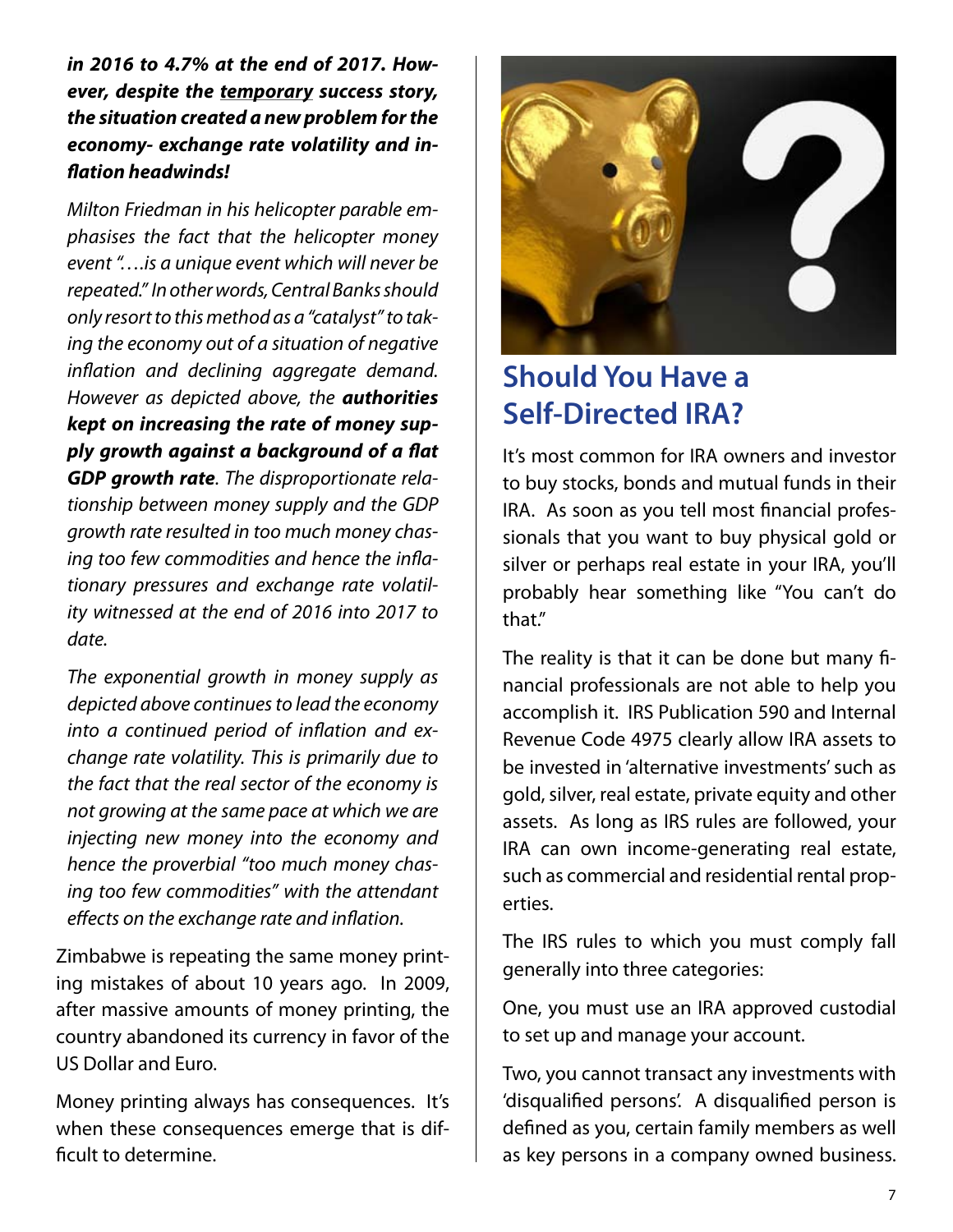Family members who are disqualified are lineal ascendants or descendants and their spouses.

Three, you must avoid engaging in 'prohibited transactions' as defined in Publication 590. A prohibited transaction is a transfer of plan assets or income, or use of them for the benefit of a disqualified person or yourself.

Bottom line is this; you and the money in your retirement account must be completely separate entities. You can direct and manage the process at arm's length only. You can't use qualified retirement account assets to purchase or hold investments that benefit you personally.

In the case of real estate in a traditional IRA or Roth IRA, there is an investing model that can make sense for many investors.

In the December issue of this report, we provided an overview of this strategy. We will provide another variation on this strategy here.



Sarah owns an IRA with \$500,000 in it. She is looking to generate annual income from her portfolio of \$20,000 which she will use for living expenses in addition to the income she receives from other sources.

Sarah identifies a single-family home her IRA can purchase for \$200,000. She establishes a self-directed IRA account with an IRS approved custodian. She then transfers \$200,000 in assets to her newly established account with the IRA custodian. The IRA custodian purchases the property for Sarah's IRA.

Sarah elects to use a lease-option strategy to generate cash flow from the property. The strategy is to put ownership minded individuals in the home.

An individual is identified that has the ability to pay a non-refundable \$6,000 down payment for a lease option to buy the property from Sarah's IRA in two years for a purchase price of \$220,000.

The \$6,000 down payment will be applied to the purchase price of the home should the tenant buyer decide to purchase the property. However, should the tenant elect to not purchase the property, the \$6,000 deposit is forfeited.

Over the two-year lease term, the tenant buyer pays rent of \$1,300 per month with 10% of the rent paid credited to the purchase price of the home.

At the end of two years, the tenant buyer will purchase the home from Sarah's IRA.

Here's the math in this hypothetical example:

| <b>Purchase Price</b>  | (5200,000)   |
|------------------------|--------------|
| Non-Refundable         | \$.<br>6,000 |
| <b>Option Deposit</b>  |              |
| <b>Rents Collected</b> | \$31,200     |
| Taxes and Insurance    | 6,000<br>(5) |
| Cash Out at Sale       | \$210,880    |
| Sarah's IRA Investment | \$200,000    |
| Cash Out               | \$210,880    |
| <b>Net Cash Flows</b>  | \$31,200     |
| 2 Year Possible Return | 26.04%       |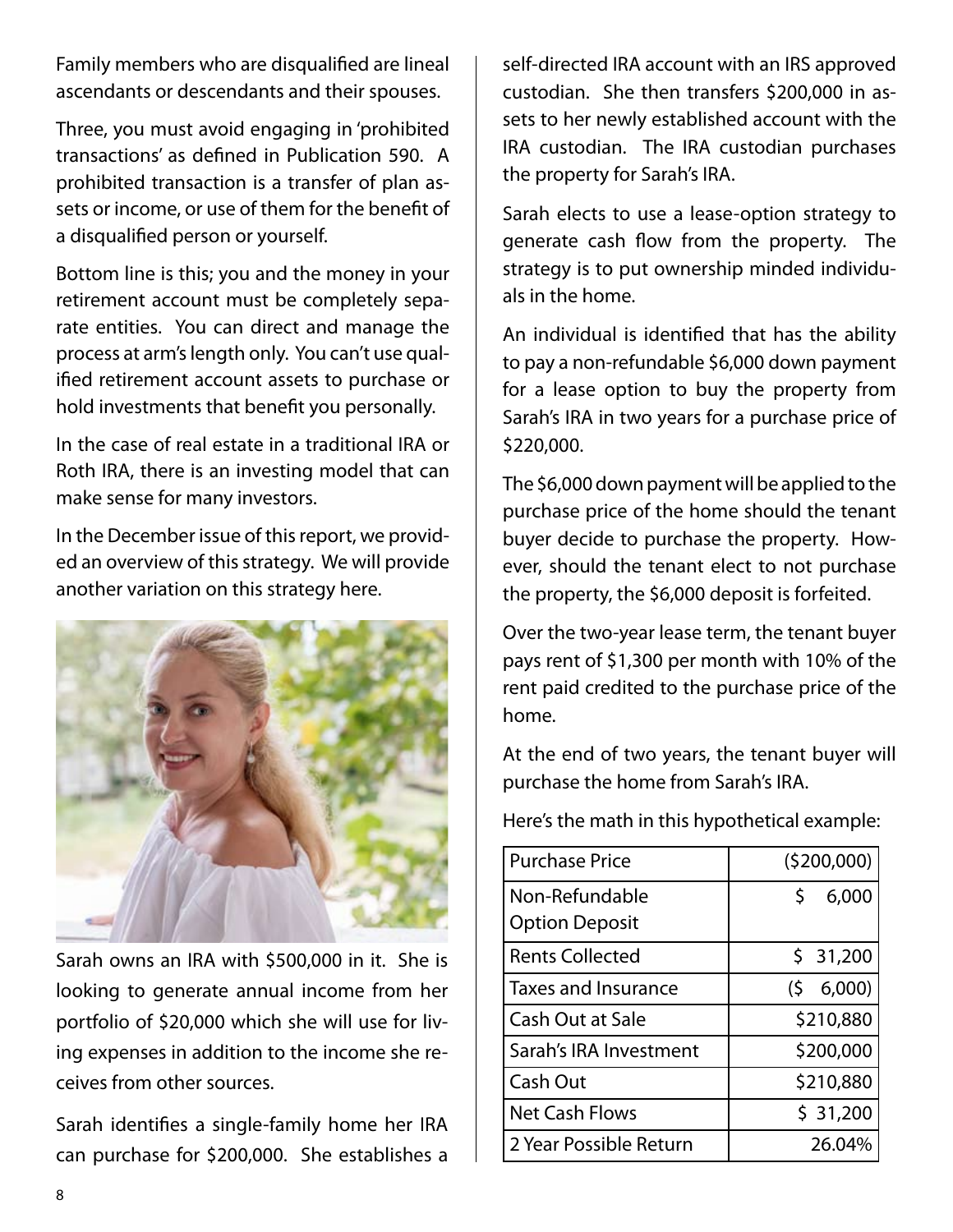Sarah needs to manage the property at arm's length to maintain compliance with IRS rules. While she doesn't need a property management company to manage the property since some IRA custodians can collect leaseoption payments and provide income to the IRA owner.

Sarah can likely meet her income needs using this strategy and can now invest the remaining \$300,000 of retirement account assets in a way that may provide liquidity and growth potential.

The self-directed IRA strategy is one that many IRA owners should consider to protect against the ongoing money creation policies being pursued worldwide.



## **Some Inspiration for You This Month**

Did you set New Year's Resolutions? How are you doing with them?

This month, regardless as to what your New Year's Resolutions were or if you even had them, we share with you five stories of inspiration.



#### The Ironman: Lew Hollander

The Ironman is one of the toughest triathlons in which you can participate.

Oregonian, Lew Hollander, at the age of 85 is the oldest triathlon athlete in the world. At the age of 82, Mr. Hollnder broker the Guinness Book of World Records mark for oldest triathlon participant. Presently, Lew is training for his 59th Ironman race.

This has not been a lifelong pursuit for Mr. Hollander. He first began participating in Ironman competitions when he retired at age 55 and was looking for new challenges.

 "Use it or lose it," Hollander says when asked for the secret of his longevity. "Don't say, 'Ow, my knee hurts'. If you get out and use it, your body will tend to make it better again. The only things you can control are the quality of your life and the length of your life. So go anaerobic every day. That's when you run out of air. It's not rocket science, you just run until you can't breathe anymore."



#### Badass Grandma: Edith Wilma Connor

Ms. Connor was feeling bored in her job in data processing and decided to begin a regimen of weightlifting to challenge herself. She was in her 60's at the time.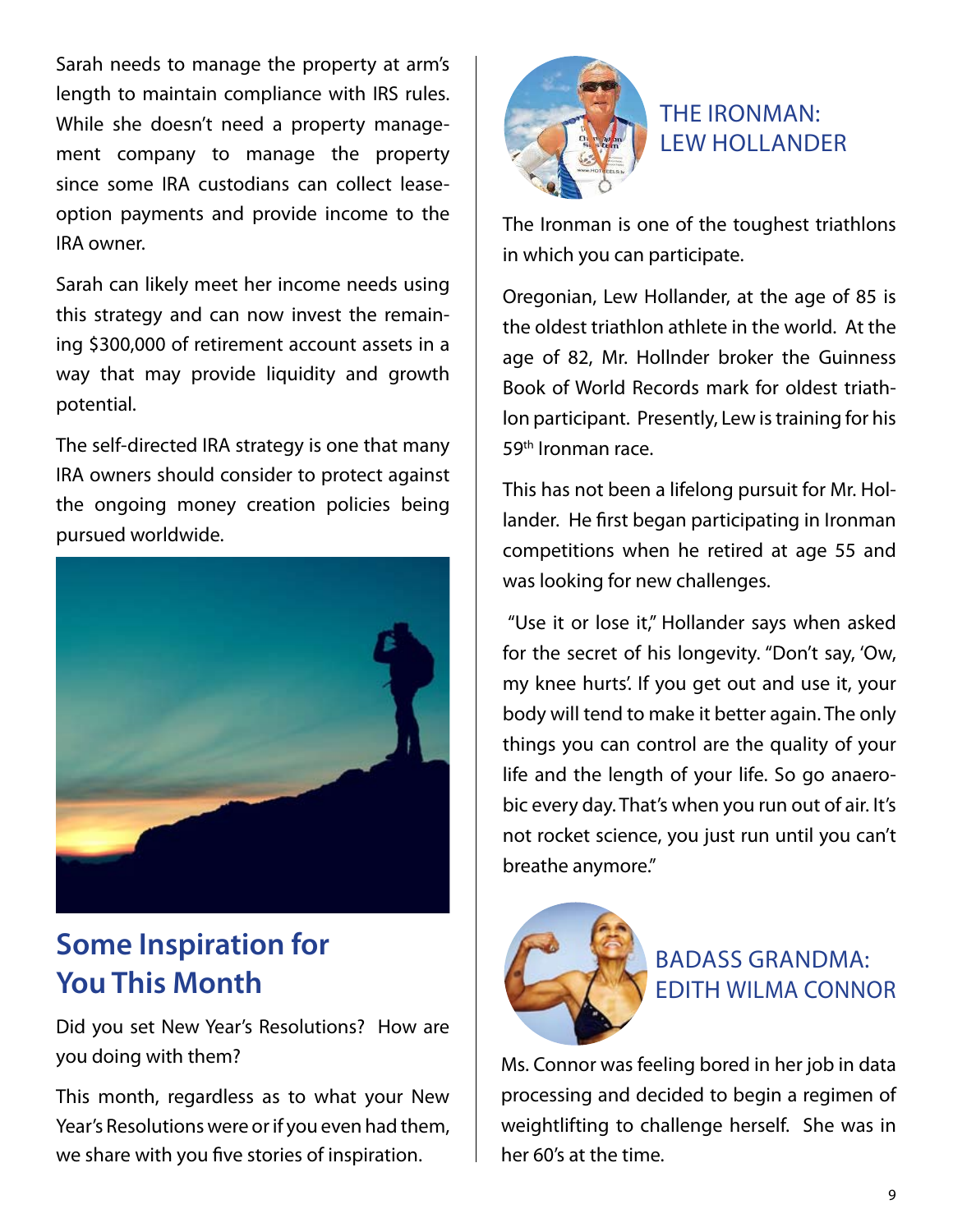By the age of 65, she entered her first bodybuilding competition in Las Vegas and won.

Today, at the age of 80, Edith owns the Guinness World Record for oldest living female bodybuilder. She is a great-grandmother.



#### The Cyclist: John Sanmartini

When he retired, Mr. Sanmartini took up competitive cycling. He retired at the relatively young age of 55.

John has always loved cycling but never competed until after he retired. He has participated in both the Huntsman World Senior Games and the National Senior Games for the last 25 years. Recently, he was inducted into to the Huntsman World Senior Games Hall of Fame.

He trains at least five days each week on three different bicycles.

"I don't do it just for bicycle riding; I like to race, be a little competitive," Sanmartini said. "Bicycling is good for your health. You have to be in some kind of shape; you got to have enough sleep, eat, and drink to be able to race. It's competitive. It takes work to do it. At my age if I stay off too long it is hard to come back racing."



#### The Adventurer: Geneva Eskridge

Ms. Eskrivge, a 92-year-old grandmother, just took up skydiving. A cancer diagnosis was her motivation to finally realize her dream of jumping out of airplanes.

"When I was told I had cancer, I decided I better start living," Geneva told a local news station in an interview.



#### THE QUICK STUDY: Charlie Edwards

Mr. Edwards never thought about competition of any kind until he met a man in an elevator and had a conversation. As a result of that talk, Charlie took up archery at the age of 92. Today, at the age of 96, he just won his first gold medal at the National Senior Games.

Mr. Edwards told "The Washington Post" that is took him about a year to master the sport. He participated in his first competition in 2013 at the National Senior Games. He came in last place, but it only motivated him.

He continues to practice religiously and just he took home the gold medal.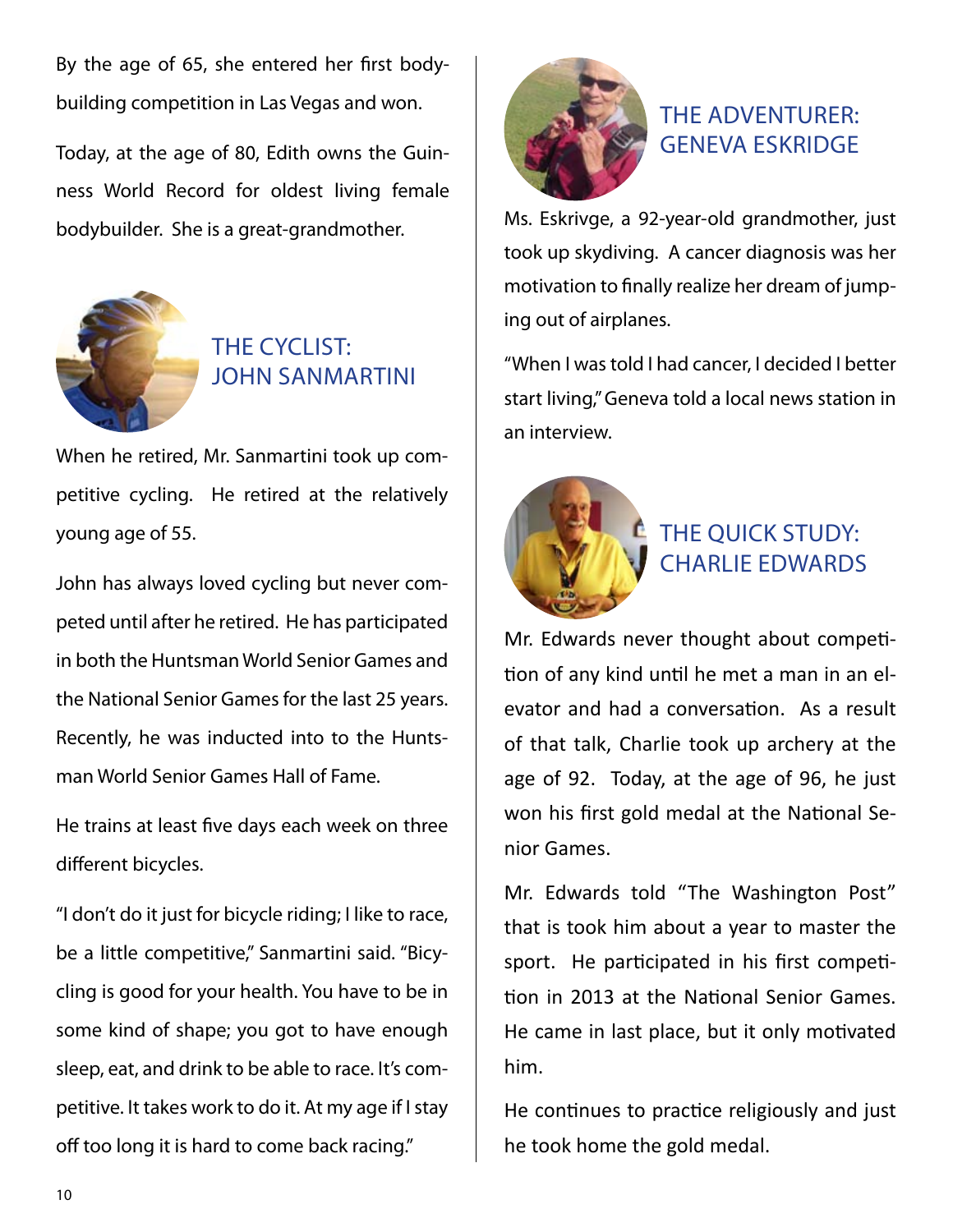

## **Do You Know How You Will Be Affected by the SECURE Act?**

**The SECURE Act is now law. Your IRA or 401(k) will be affected as the rules have changed**. While some parts of the SECURE Act can benefit some taxpayers, there are other parts of the new law that will require taxes be paid more quickly. And, there are opportunities for many IRA and 401(k) investors to actually divorce themselves from the IRS in their IRA and 401(k). Don't miss out on your opportunity to save money on taxes.

The details of this just-passed, new law will be revealed at a free, informational meeting to be held at Noto's Restaurant on 28th Street in Grand Rapids on February 27. The meeting will begin at 6:00 PM and conclude at 7:30 PM with a complimentary dinner. Tickets to the event are free but required. (Please limit your ticket requests to no more than 4 tickets.)

#### **If you have an IRA or 401(k) and will be eligible to collect Social Security during retirement, you should attend.**

This free meeting will show you:

**• How to potentially, significantly reduce taxes on your IRA or 401(k) plan**

- How, under the law, planning strategies **exist that may allow you to pay zero taxes during retirement**. These planning strategies are potentially favorable for only a **limited time**
- Why maximizing Social Security benefits will not work **unless you address the ultimate tax liability on your retirement account**
- Why the tax deduction you get for contrib-• uting to an IRA or 401(k) can be a bad thing. **This tax deduction may ultimately end up costing you more than you benefit.**

Tickets for the event are required but available by visiting www.TaxFreeInRetirement.com.

Or, you may call **1-866-879-0137 ext. 1207** anytime, 24 hours per day, 7 days per week with your ticket requests.

**IMPORTANT: There will be no presentation to buy financial products at this meeting. The meeting is informational only in nature.**